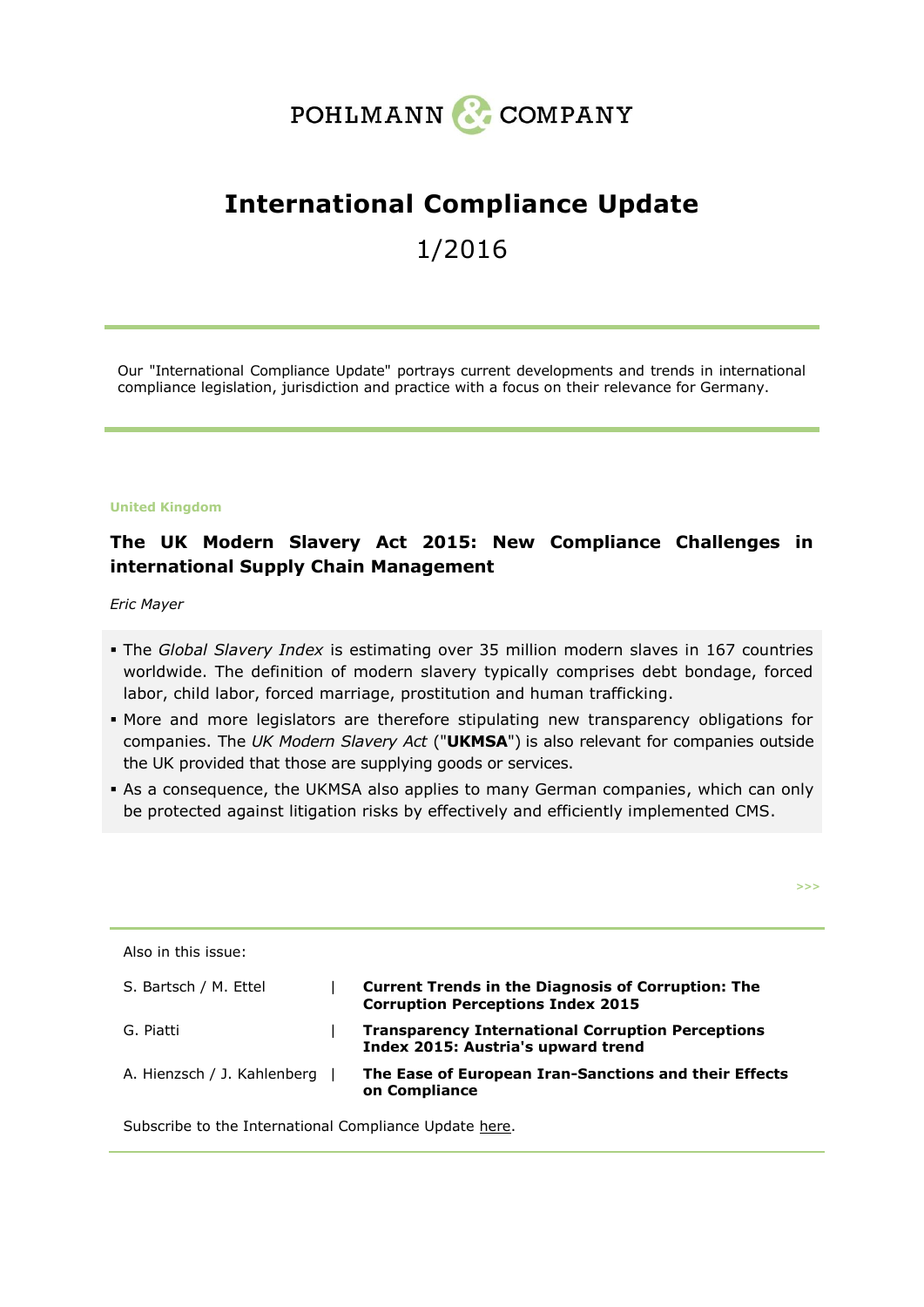#### **The Phenomenon of "Modern Slavery"**

Over 1,000 casualties after the collapse of a textile factory building in Bangladesh three years ago and the extremely questionable working conditions on the construction sites for new football stadiums for the World Cup 2022 in Qatar have dramatically increased the public awareness for human rights violations. The *Global Slavery Index*<sup>1</sup> is estimating over 35 million modern slaves in 167 countries worldwide. The definition of modern slavery typically comprises debt bondage, forced labor, child labor, forced marriage, prostitution and human trafficking. Individual rights and civil liberties keep being deprived because of economic exploitation and personal enrichment. More and more legislators are therefore stipulating new transparency obligations for companies. With the *California Transparency in Supply Chains Act*<sup>2</sup> , the "Golden State" already enacted a comparable codification in 2011 applicable even outside California and covering external business partners as well.

#### **UK Modern Slavery Act 2015 Overview**

The *UK Modern Slavery Act* ("**UKMSA**") 3 came into effect on October 29, 2015 and applies to natural persons as well as to companies. In analogy to the *UK Bribery Act* 2010 it is also relevant for companies outside the UK provided that those are supplying goods or services, are generating an annual total revenue of a minimum of 36 million British pound<sup>4</sup> worldwide, were founded in the legal form of a business partnership or corporation in or outside the UK and are carrying on "a business in any part of the UK". As a consequence, the UKMSA also applies to many German companies.

ł

The UKMSA introduces the criminal offence of slavery, bondage, forced and compulsory labor in section 1 and that of human trafficking in section 2 with a penalty of up to ten years imprisonment. Section 54 (1) UKMSA stipulates that companies must publish a slavery and human trafficking statement for each financial year in a "prominent" place on their website. Basically, companies have the choice of either submitting a statement on the actual measures taken in order to prevent slavery and human trafficking in the supply chain or stating that *none* of those measures were taken. Positive statements need to precisely specify the particular company structure, business model including its supply chains, specific company guidelines, due diligence processes, risk analysis- and risk management processes and special trainings. Such statements must be published for a first time for fiscal years ending on March 31, 2016 or later. Companies not complying with this transparency obligation and not submitting any statement at all will not have to face criminal sanctions. The UKMSA only provides for the possibility of an injunction to be enforced by the Secretary of State.

#### **Risks**

The legislator directly obliges to transparency. Furthermore, he is consciously relying on companies as fellow campaigners against modern slavery. The intention clearly targets potential *reputational damages* created by consumer pressure and leveraged by other stakeholders like NGOs. Companies refusing to submit a statement will likely attract more public attention in future. Business sectors that are globally exposed to particular exploitation risks like extractive industries, engineering and construction, electronics, agriculture or textile will be closely observed by media, NGOs and many other pressure groups. Recent experiences suggest that this attention will not only focus on the very submission of the required statements but also on their concrete content. Already a wording formulated too broadly – or the opposite – too narrowly can quickly result in unwanted defensive reflexes.

 $1$  <http://www.globalslaveryindex.org/>

<sup>&</sup>lt;sup>2</sup> [http://www.state.gov/documents/organization/16](http://www.state.gov/documents/organization/164934.pdf) [4934.pdf](http://www.state.gov/documents/organization/164934.pdf)

<sup>3</sup> [http://www.legislation.gov.uk/ukpga/2015/30/con](http://www.legislation.gov.uk/ukpga/2015/30/contents/enacted) [tents/enacted](http://www.legislation.gov.uk/ukpga/2015/30/contents/enacted)

<sup>&</sup>lt;sup>4</sup> Equals approximately 46 million Euro, conversion rate as on March 3, 2016.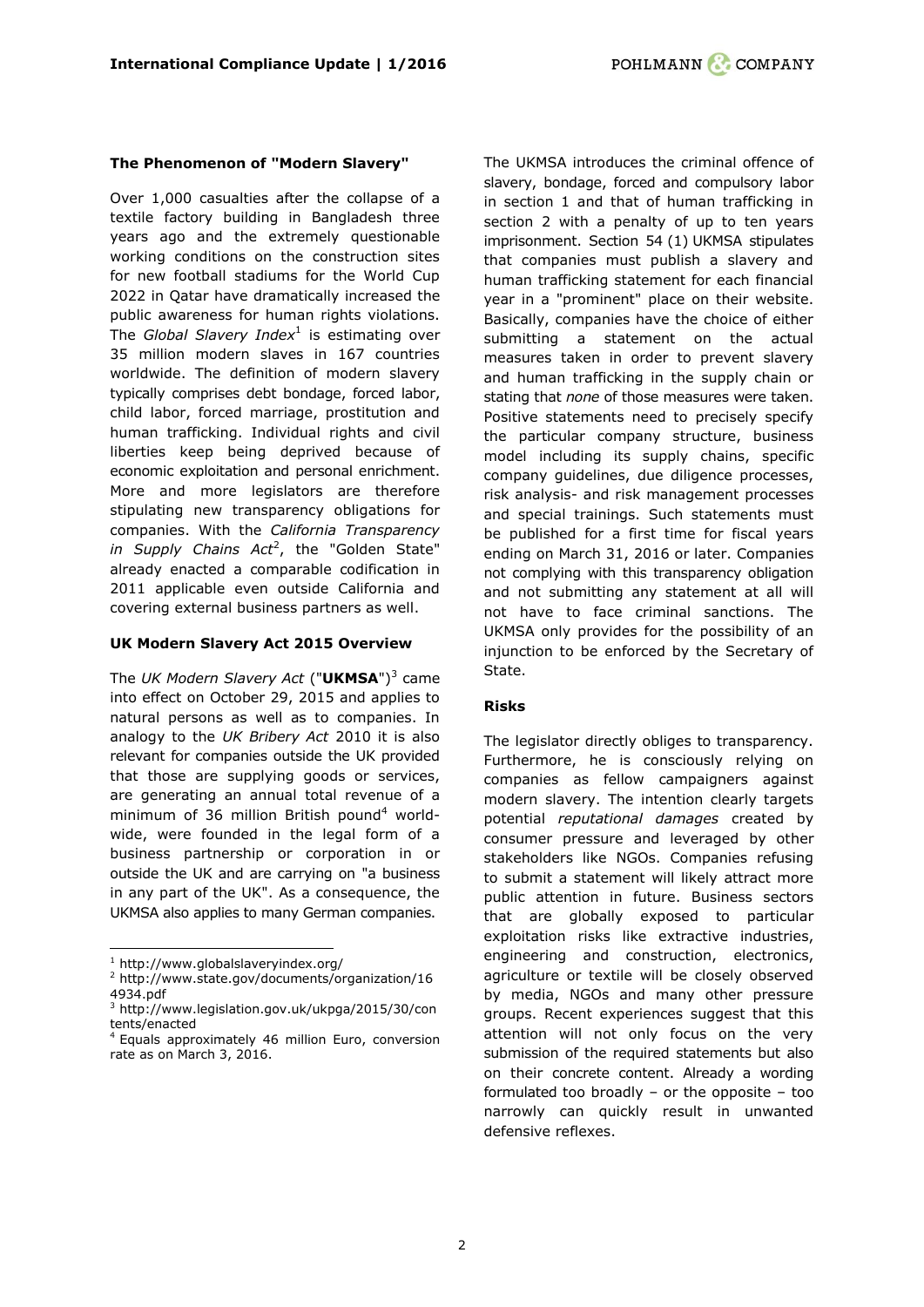Additionally, companies need to anticipate an increased *litigation risk*. The extraterritorial reach of the UKMSA raises the danger that the published information could be used in international litigation against the declaring company. In California the clear trend can be observed that NGOs and other activist groupings are dragging companies to the courts in the name of alleged victims of modern slavery. There are currently about 20 legal proceedings pending in the USA – most of them in the US state of California. Companies like Nestlé, Hershey, Mars, Procter & Gamble, Toyota, Mitsubishi or Mitsui are being sued by disgruntled shareholders complaining about insufficient information policy, by international NGOs or by aggressive US trial attorneys in class actions. Nestlé, for instance, is accused of abusing child slaves on their cocoa plantations in the Ivory Coast. Much of this litigation reveals a basic pattern: Companies that do report their measures against modern slavery are supposed to be well aware of the problem in the first place. Hence they would also have to accept legal responsibility based on this knowledge. The bigger the targeted corporation the more market power and control of entire regions will be assumed – with the corresponding failure to prevent modern slavery as an alleged consequence.

# **Implementation Recommendations**

The implementation of the UKMSA cannot be exhaustive with the simple submission of a statement. In fact only a focused embedding of the compliance risk dimension of modern slavery will provide reliable protection with a risk based implementation approach. All relevant corporate functions such as purchasing, procurement, production and logistics in particular – nowadays often summarized with the term "supply chain management" – as well as all affected business units and international subsidiaries must be integrated, too.

# *Compliance Risk Analysis*

The compliance risk analysis serves as a basis for the effective and efficient design and development of a company-specific Compliance Management System ("**CMS**"). This is already required by almost all international anticorruption laws like the *US Foreign Corrupt Practices Act* (FCPA), the *UK Bribery Act* or the *Brazilian Clean Companies Act* (CCA). Section 54 (5) (d) UKMSA also mentions the risk assessment explicitly. In this context, the particular business model of each company needs to be reflected appropriately. Very often ultra-short deadlines, fierce performance strain and tough cost calculations are putting enormous economic pressure on business partners such as suppliers and labor contractors and therefore force the exploitation of lowwage or blue-collar alternatives, e.g. of seasonal workers in agriculture.

# *Policies and Contract Terms*

Using the results of the compliance risk analysis the compliance policy framework needs to be tailored or continuously adapted. Specific Supplier Codes of Conduct are particularly recommended. However, these codes will have to be systematically integrated in all relevant contracts and flanked with special monitoring-, audit- and termination clauses or with appropriately supplemented General Terms and Conditions of Purchase for a multitude of purchase orders.

# *Business Partner Compliance Due Diligences*

As a core CMS element, risk based business partner compliance due diligences represent an internationally accepted standard required by a globally converging anti-corruption legislation. Section 54 (5) (c) UKMSA explicitly refers to due diligence processes as key component of the transparency statement. Robust business partner compliance due diligences must be conducted *before* contracts are being signed. The selection of business partners who need to be reviewed should be based once again on the results of the compliance risk analysis and ought to focus on high-risk countries and high-risk business partner categories. The scope of a high-risk business partner compliance due diligence will vary significantly from reviews of less risky business partners. Integrated solutions in close cooperation with the responsible compliance- and supply chain management functions are particularly promising. Business proximity of all compliance processes is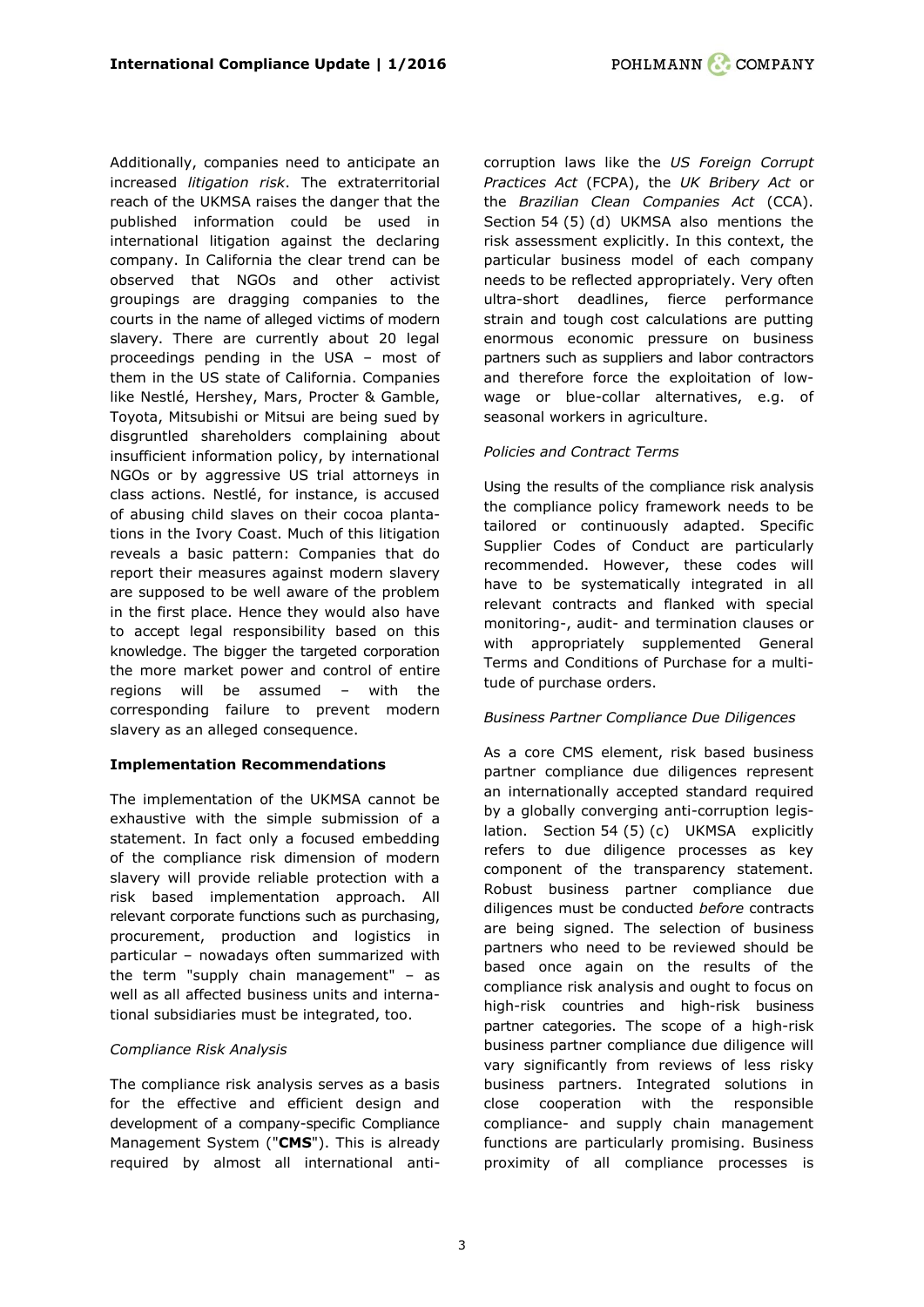always indispensable in this regard. Experienced purchasers working closely with the respective business partner candidates should be used systematically and the compliance risk dimension of modern slavery should be embedded in all supplier selection-, qualification- and audit processes accordingly for the prevention of external exploitation risks.

# *Compliance Trainings*

Furthermore the results of the compliance risk analysis need to be implemented in the conception of special compliance trainings on exploitation in supply chains. Already established e-learning formats have to be supplemented respectively. Colleagues in particular company functions such as procurement or project management should be trained individually. Eventually, also business partners in high-risk categories and -countries should be trained as well.

## *Compliance Communications*

Internal compliance communication should feature particular content concerning exploitation risks. In external communications, companies with effective and efficient CMS should consider fostering a proactive exchange with NGOs such as Amnesty International, Anti-Slavery International or Transparency International, with international organizations such as the International Labour Organization (ILO) or UN Global Compact, multilateral development banks such as the World Bank and African Development Bank as well as with selected industry initiatives. The compliance measures of an integrity pact e.g. for particular projects or of collaborative action in multi-stakeholder coalitions may also have to be taken into account.

#### **Conclusion**

Just like the UK Bribery Act the new UKMSA will be applicable to many German companies, too. They are well advised to avoid underestimating the new law as a mere paper tiger. The ongoing US litigation and the explicit repetition of the obligations of the California Transparency in Supply Chains Act clearly speak against this. It will not suffice to just follow the letter of the law simply submitting a positive transparency statement – and be done with it. Companies will virtually not have a genuine choice between "comply" or "explain". Already the public pressure taken consciously into account by the legislator will lead to the result that only a *positive* statement on measures to fight modern slavery has to be submitted. With this a corresponding selfbinding effect will come into play: every information might provoke litigation risks. Only effectively and efficiently implemented CMS can prevent their consequences. The risk-based approach can significantly help to reduce the necessary additional efforts though. Eventually companies must consider very carefully that a publicly communicated corporate social responsibility strategy can only be implemented in a both credible and sustainable manner with robust compliance processes such as in particular business partner compliance due diligences also enhancing the business- and performance transparency.



#### *[Eric Mayer](http://www.pohlmann-company.com/de/berater/eric-mayer)*

*is Attorney at Law and Partner of Pohlmann & Company in Munich. He advises international corporations on the design and implementation of Compliance Management Systems focusing on business partner checks and M&A compliance due diligences.*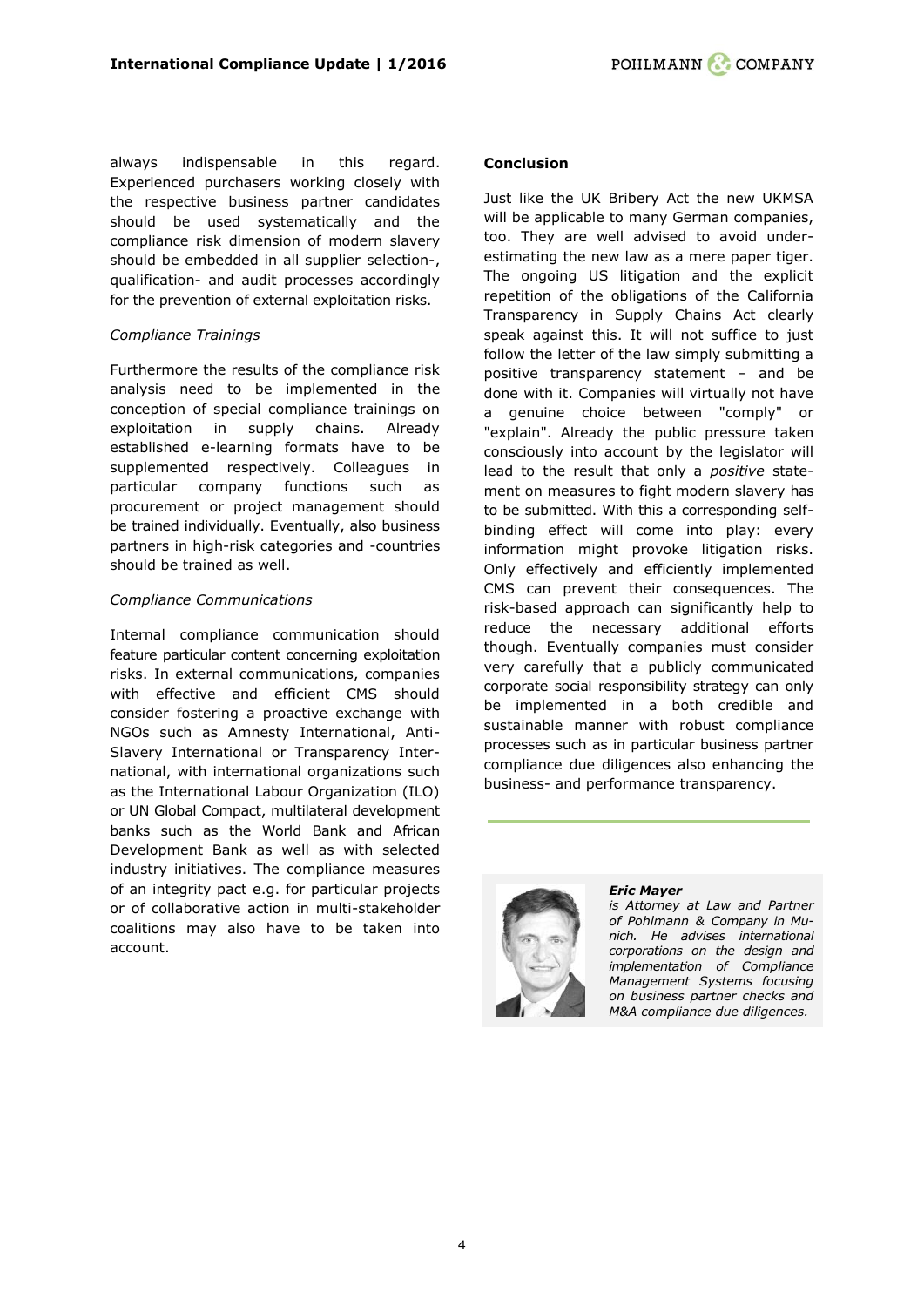#### **World**

# <span id="page-4-0"></span>**Current Trends in the Diagnosis of Corruption: The Corruption Perceptions Index 2015**

#### *Sebastian Bartsch / Miriam Ettel*

- Germany for the first time among top 10 countries with the lowest corruption perception.
- Brazil still suffering from the Petrobras scandal deteriorated the most in the Americas.
- Nearly two-thirds of the 168 listed countries below 50 CPI-points.

On January 27, 2016, Transparency International ("**TI**") published its Corruption Perceptions Index ("**CPI**") 2015. The annual index covers 168 countries or territories and was published in its  $21^{st}$  edition since 1995.

The CPI is derived from various expert surveys and has evolved into an international de-facto Compliance standard for assessing risks from business operations worldwide. It can serve as indication for *inter alia* relevant country risks with regard to business locations or places where services are performed or goods sold.

#### **Winners and losers in CPI TI 2015**

This year, Germany has been able to improve its position from 12 to 10, sharing this position with Luxemburg and the UK. As in the previous years, Denmark took the top spot in the CPI 2015, followed by Finland, Sweden, New Zealand and the Netherlands. These top CPIcountries share characteristics such as high level of press freedom; high level integrity among people in power; access to budget information; no differentiation between rich and poor in the judiciary; and independence of the judiciary from other government institutions. $<sup>1</sup>$ </sup>

Somalia and North Korea remain unaltered at the low end of the CPI. Afghanistan, Sudan und South-Sudan complete the group of the five lowest ranking countries in the CPI in slightly changed order compared to last year.

ł

Countries occupying the last positions in the CPI typically share characteristics such as armed conflict and civil war, poor governance, weak public institutions and a lack of press freedom. 2 In the CPI 2015, nearly two-thirds of the 168 countries scored below 50 out of 100 CPI-points. Among EU member states the average score is 62 CPI-points whereas in 2012 the average was 65 CPI-points.

Compared to the previous year, Brazil and Lesotho as well as Guatemala and Angola recorded the biggest minus in CPI-points losing 5 and 4 CPI-points respectively. Brazil is still suffering from the corruption scandal around the state-controlled oil company Petrobras. In contrast to the aforementioned countries, the Czech Republic, Kuwait and Ruanda recorded the largest increase in CPI-points with plus 5 CPI-points. Austria, Jordan and the Netherlands raised their CPI scores by 4 CPI-points.

Compared to the previous year, seven countries – namely the Bahamas, Barbados, Dominica, Puerto Rico, Saint Vincent and Grenadines, Samoa and Swaziland – were not included in the CPI 2015. In most cases this is due to the lack of sufficient reliable information.

 $\frac{1}{2}$  Ibid.

 $1$  Transparency International, Press Release -Corruption Perceptions Index 2015, https://www.transparency.de/Pressemitteilung-Transparency.2755.0.html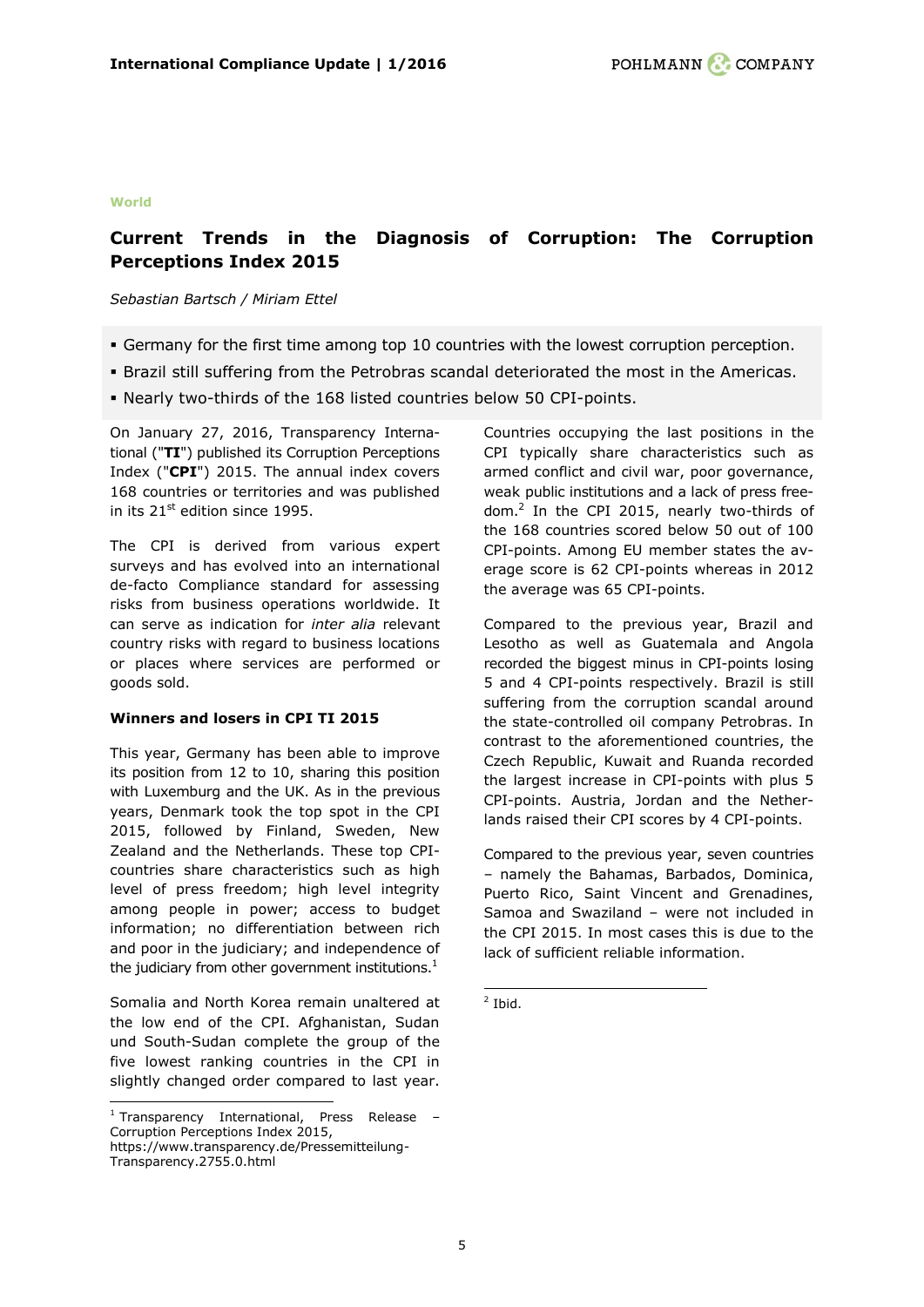#### **Four-years-trend from 2012 to 2015**

In addition to the annually compiled ranking, this year TI also published a four-year-trend for the period 2012 to 2015. According to this, Australia, Brazil, Libya, Spain and Turkey had to cope with the largest CPI-point losses while Greece, Great Britain and Senegal were able to significantly increase their CPI-scores. <sup>3</sup> The decline of the EU average score was already mentioned above.

In the four-year-trend, Australia fell six points and dropped six positions in the CPI. Allegations of corruption with regard to the application for the FIFA World Championship 2022 and the bribery scandal of Hochtief's Australian subsidiary Leigthon in 2015 probably added significantly to this. Australia's downward trend is also supported by TI's *Global Corruption Barometer (*"**GCB**"*)* <sup>4</sup> published in 2013. This survey examines – unlike the CPI – the local population's perception of corruption in different sectors. In the current survey, 58% of Australia's population stated that they reckon the political parties of the country to be most affected by corruption. Only 16% of the respondents considered the government's measures in the fight against corruption to be effective.

Unlike Australia, Greece gained 10 CPI-points and improved 36 positions – even though the country has been suffering from poor governance for several years. Unlike the CPI, the GCB shows a poor trend for Greece. In fact, 70% of the Greek population perceive corruption in the public sector to be an ongoing serious problem. The political parties (90%), the legislative (83%) and the health sector (73%) are considered to be particularly corrupt.

ł

Moreover, another index may be considered in this context. The *Global Slavery Index* ("**GSI**") <sup>5</sup> which has been published annually since 2013 by the *Walk Free Foundation* examines the amount of people living in modern slavery in 167 countries. According to the GSI, modern slavery is most widely spread in Mauritania, Uzbekistan, Haiti, Qatar and India measured by the proportion of slaves among the population. Island, Ireland, Luxemburg, New Zealand and Norway, on the contrary, are the countries least affected by slavery.

The GSI apparently correlates with the CPI since countries in which modern slavery is most widely spread according to the GSI also occupy the last ranks in the CPI. In contrast, countries where modern slavery is little or no concern, take the top spots in the CPI.

**>>>**

-

<sup>3</sup> Transparency International, Corruption Perceptions Index 2015, https://www.transparency.org/cpi2015 <sup>4</sup> Transparency International, Global Corruption Barometer 2013, http://www.transparency.org/gcb2013

<sup>5</sup> Walk Free Foundation, Global Slavery Index 2014, http://www.globalslaveryindex.org/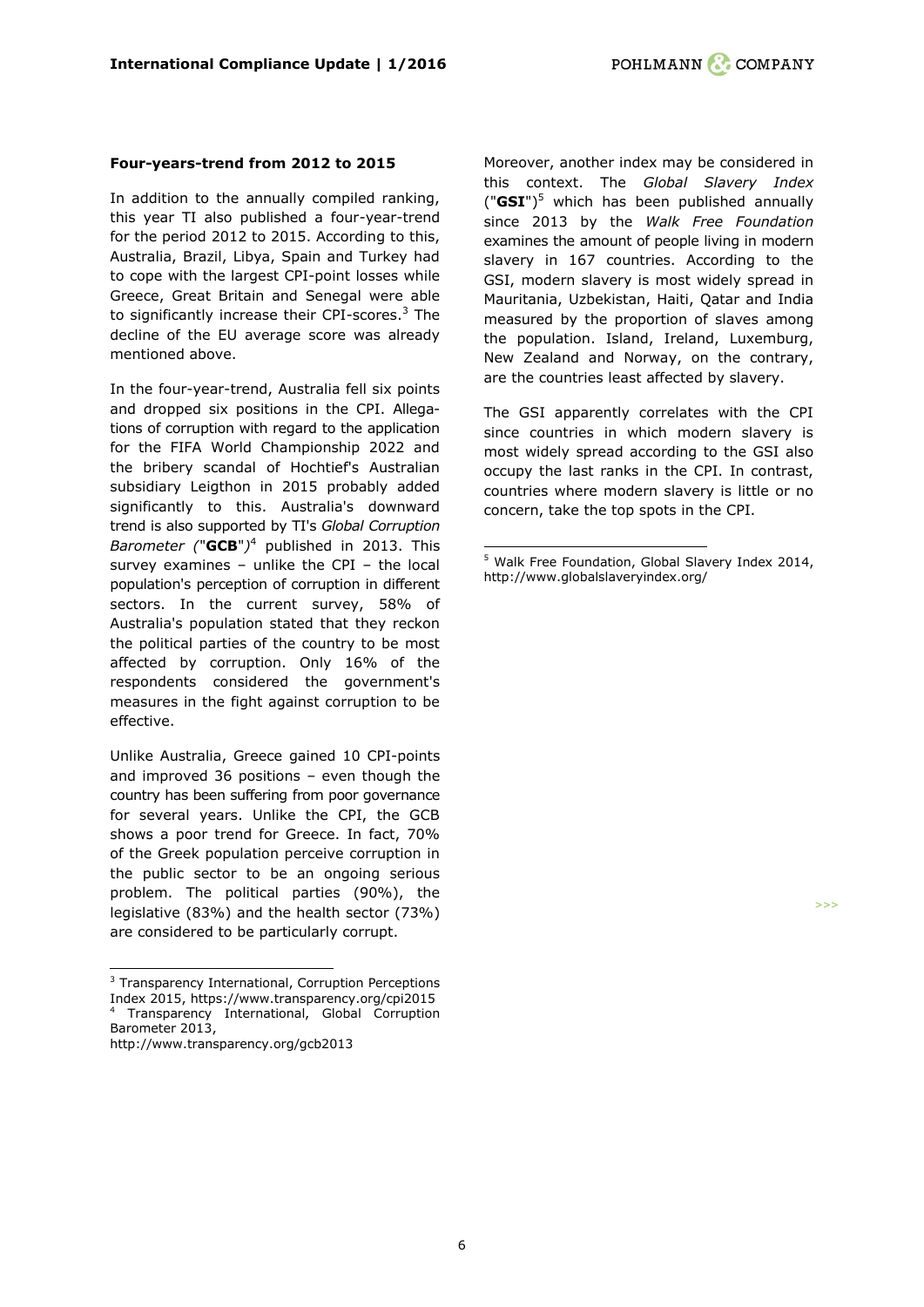#### **Increasing importance of GCB and GSI**

In the upcoming years, the GSI will most likely play an even more important role. This might especially be the case with regard to the *UK Modern Slavery Act* which came into force in October 2015. Taking into account the intensive trade between Germany and the United Kingdom, many German companies will be affected by the UK Modern Slavery Act and are therefore obliged to take action. One possibility to properly meet those obligations is the implementation or adjustment of corresponding due diligence tools like those already used in the course of business partner checks.

The changes in the CPI along with the findings derived from the GCB illustrate that efforts in the fight against corruption have certainly not yet reached an end. Further initiatives by states and the private sector will have to follow.



#### *[Sebastian Bartsch](http://www.pohlmann-company.com/en/people/sebastian-bartsch-en)*

*is Senior Consultant at Pohlmann & Company. He focuses on Compliance Risk Analyses, maturity analyses of Compliance Management Systems (CMS) as well as business partner reviews and the implementation of riskbased processes.*

#### *[Miriam](http://www.pohlmann-company.com/de/berater/sebastian-bartsch) Ettel*



*studied International Business (B.Sc.) with focus on economic policy and European law. After completing an internship at Pohlmann & Company in Frankfurt she is currently working for the monopoly commission in Bonn.*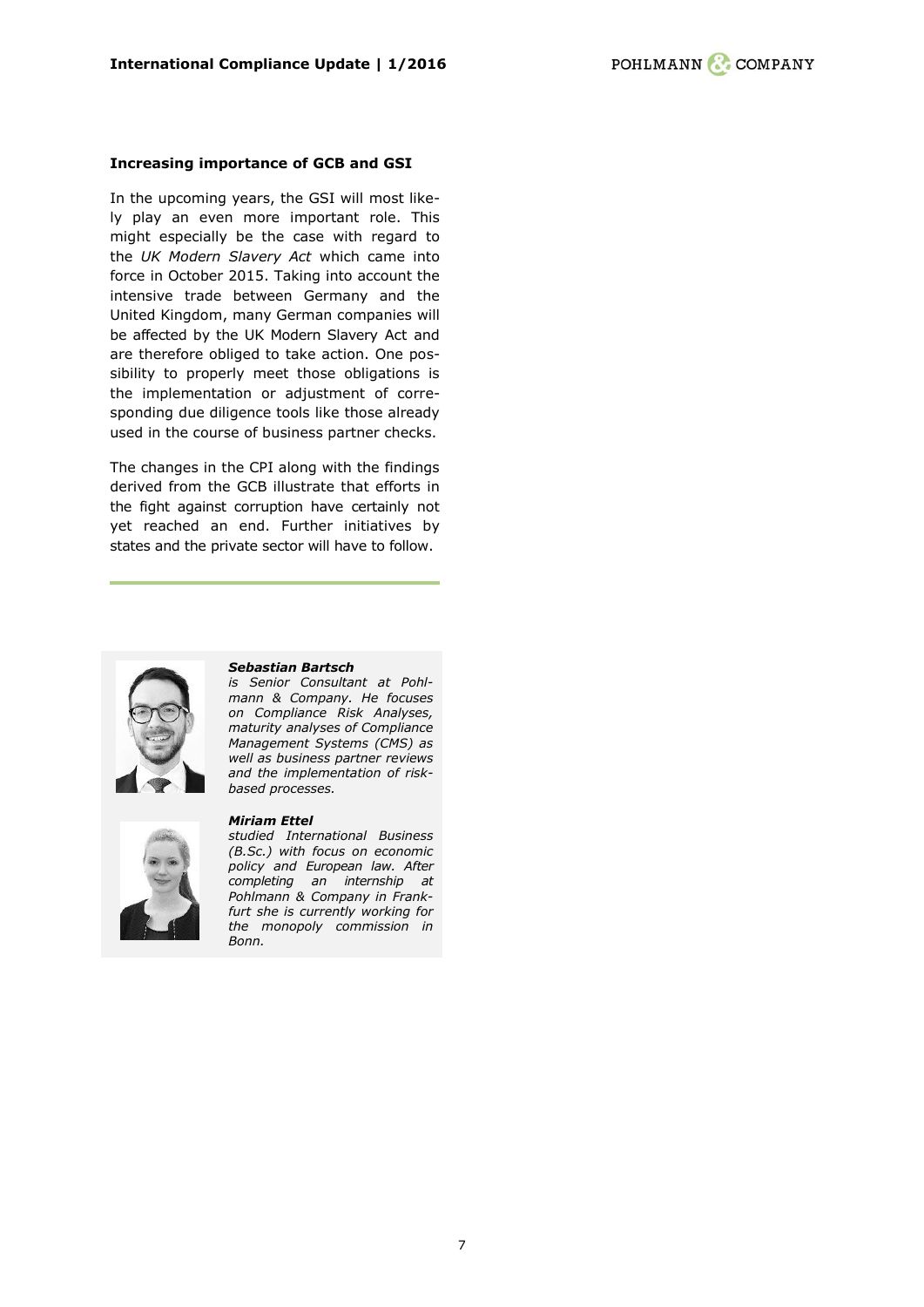#### **Austria**

# <span id="page-7-0"></span>**Transparency International Corruption Perceptions Index 2015: Austria's upward trend**

#### *Gabriel Piatti*

- Austria has improved 7 positions to the overall rank 16 in the Transparency International Corruption Perceptions Index 2015 compared to last year.
- Austria's improvement is based on multiple positive changes in the field of corruptionprevention and transparency.

## **Transparency International Corruption Perceptions Index 2015: Austria**

According to the newly published Transparency International Corruption Perceptions Index 2015 ("**TI CPI 2015**"), released in January 2016, Austria ranks number 16 of overall 168 countries. In total, Austria has therefore improved by seven positions compared to the previous year (rank 23). Austria is finding itself in a continuous upward trend since its plunge to rank 25 in 2012. Rank 16 implies that Austria takes currently the same position as in 2011. However, the top-position of rank 10 in 2005 is still far away, thus the "Alpine Republic" has some work left in fighting corruption. $^1$ 

The CPI measures the perception of bribery in the public sector of an individual country. Especially effective mechanisms to fight and prevent corruption are being evaluated by TI. The basis of the CPI consists of comparable country analysis by advisory agencies, NGOs, foundations as well as expert opinions from managers of internationally operating companies. The range of the TI CPI 2015 is between 0 (extensive corruption) and 100 (no corruption) points.<sup>2</sup>

Austria scores 76 out of a total of 100 points in the TI CPI 2015. In contrast, Denmark, as the most corruption-resistant country, earned

ł

91 points and Somalia as well as the Democratic People's Republic of Korea, as the most corruption-prone countries, both score 8 points. Austria is once again situated in the higher average section of the ranking compared to all other EU- and OECD-states. However, in comparison to the former EU-15 states and the Anglo-Saxon democracies, Austria is still ranked in the lower midfield. In contrast to the German-speaking neighboring countries Germany (rank 10) and Switzerland (rank 7) Austria lags significantly behind. $3$ 

## **Reasons for Austria's improvement at the TI CPI 2015 ranking**

Austria's improvement of its TI CPI 2015 ranking in comparison to the previous years is based on multiple measures implemented in the field of corruption-prevention and transparency<sup>4</sup> , such as the *Korruptionsstrafrechtsänderungsgesetz* ("**KorrStrÄG**") *2012* which came into effect on January 1, 2013 $^5$ . The KorrStrÄG includes *inter alia* the following essential developments:

-

 $1$  Transparency International – "Corruption Perceptions Index 2015":

http://www.ti-austria.at/forschung-tools/corruptionperceptions-index.html.<br><sup>2</sup> Ibid.

 $3$  See Note 1.

<sup>4</sup> Ibid.

<sup>5</sup> Silvia Langenhahn, "Österreich", in: Malte Passarge, Stefan Behringer (Eds.), Handbuch Compliance International (Berlin: Erich Schmidt Verlag, 2015), p. 393.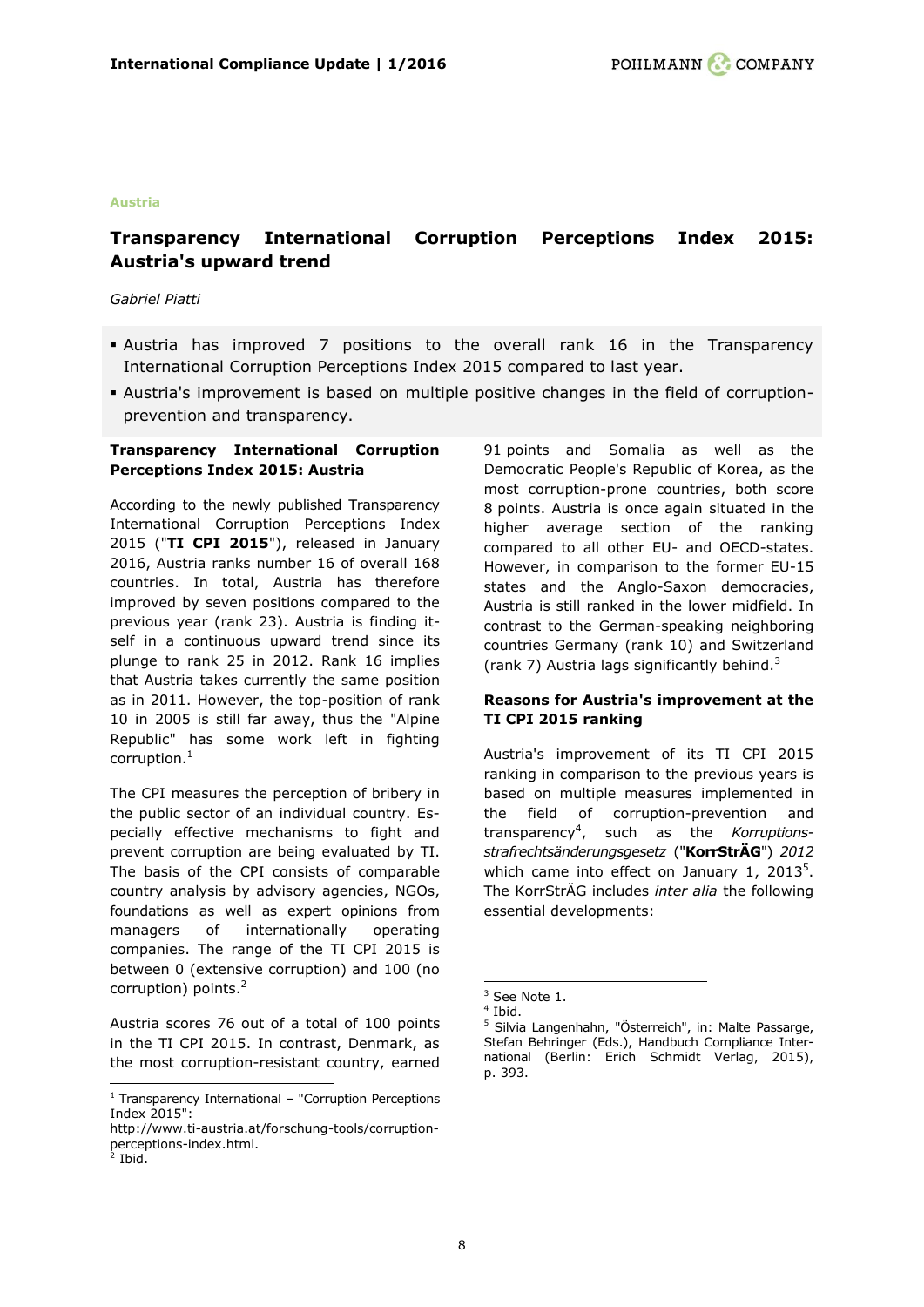*Prohibition of baiting / "Anfütterungsverbot"*

The new criminal offence "*Anfütterung*" (accepting and offering of improper benefits for an impact) is stated in section 306 and 307b of the Austrian Criminal Code. The triggering element is the favorable treatment of the public official.<sup>6</sup> The criminal offence "*Anfütterung*" is fulfilled if a public official is accepting improper benefits for influencing purposes, or if a person is offering improper benefits to a public official or an arbitrator for influencing purposes.<sup>7</sup>

*Extension of the term "public official"*

The term "public official", as amended in KorrStrÄG 2012, includes *inter alia* persons working for government-related institutions. In detail, a public official is a person who works for a local, regional, national or international authority, state or international organization and also every person who works for any public law entity.<sup>8</sup>

 *Application of anti-corruption laws for representatives of the Austrian government*

The term "public official" also applies to representatives of the Austrian government.<sup>9</sup> Therefore, active and passive bribery of government representatives is punishable by law. $10$ 

<sup>7</sup> Norbert Wess et al., "Austria", in: Jonathan Pickworth, Jo Dimmock (Eds.), Bribery & Corruption (London: Global Legal Group Ltd., 2015), p. 23 i.V.m. Bundeskanzleramt/RIS – "§§ 306 ff":

https://www.ris.bka.gv.at/GeltendeFassung.wxe?Ab frage=Bundesnormen&Gesetzesnummer=10002296 <sup>8</sup> See Note 5.

ł

Further changes of the KorrStrÄG 2012<sup>11</sup> are

- application of the Austrian jurisdiction to criminal offences of and against Austrian public officials abroad,
- increased sentences for private corruption,
- elimination of accessoriness to the public service law ("*Dienstrechtsakzessorietät*") – because no public service laws are in effect for certain professional groups like ministers, governors and mayors,<sup>12</sup>
- no exemption of criminal liability in case of voluntary self-declaration ("*Tätige*   $Reue"$ <sup>13</sup> and
- changes of section 308 Austrian Criminal Code ("Verbotene Intervention").<sup>14</sup>

Furthermore, the improvement in Austria's TI CPI 2015 ranking is linked to a leniency program, transparent waiting lists for surgeries, a new law on political parties, renewal of the right to give instructions, implementation of an anonymous whistleblowing-system of the Public Prosecutor's Office against Corruption as well as higher attention to Compliance in the public and private sector in general. $15$ 

Nonetheless a continued effort is required to fight corruption in Austria in order to prevent a repeated decline in the TI CPI ranking in future. For instance, Austria is ranked with only "Moderate Enforcement"<sup>16</sup> (ranging from Active Enforcement to No Enforcement) in the recently published Exporting Corruption Progress Report. Moreover, Austria is listed in the section Band  $C^{17}$  (ranging from Band A to Band F) of the Government Defence Anti-Corruption Index 2015 *indicating* the corruption-risk in the defence industry. In both indices Austria is therefore just in the midfield.<sup>18</sup>

-

<sup>6</sup> Die Österreichische Justiz – Verschärfung des Korruptionsstrafrechts, Gastkommentar:

https://www.justiz.gv.at/web2013/html/default/2c9 48485398b9b2a013af8d511a90c94.de.html

<sup>&</sup>lt;sup>9</sup> Ibid.

<sup>&</sup>lt;sup>10</sup> Korruptionsstrafrecht Neu:

https://www.justiz.gv.at/web2013/file/2c94848539 8b9b2a013c6764c78f2bfb.de.0/korrstraeg\_fibel\_we bversion.pdf

 $11$  See Note 5, p. 393, 394.

 $12$  See Note 6.

 $13$  MANZ Verlag - "§ 307c StGB":

https://rdb.manz.at/document/ris.n.NOR40110134 <sup>14</sup> See Note 5, p. 393, 394.

 $15$  See Note 1.

<sup>16</sup> Transparency International – "Exporting Corruption": http://www.transparency.org/exporting\_corruption <sup>17</sup> Government Defence Anti-Corruption Index –

<sup>&</sup>quot;View all Countries": http://government.defenceindex.org/list/

 $18$  See Note 1.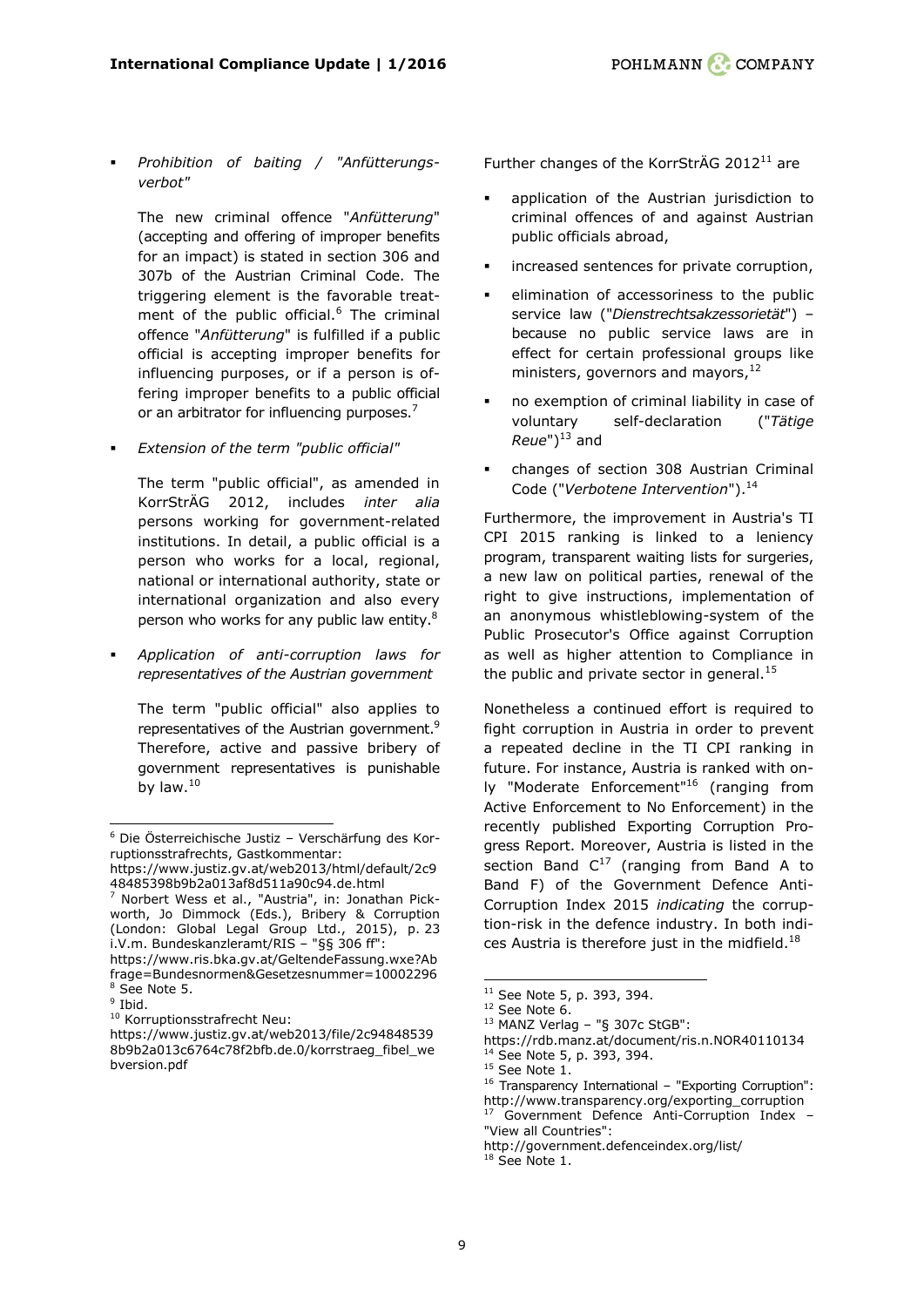"*The subsisting weaknesses of certain areas have to be critically evaluated in order to close all gaps in a fast and effective manner. Every corrupt action, regardless of the committing persons, is undermining the constitutional state, democracy and our entire social system!*", stated Eva Geiblinger, chairwoman of Transparency International – Austrian Chapter (TI-AC).<sup>19</sup>



#### *[Gabriel](http://pohlmann-company.com/de/berater/dr-max-erhard) Piatti*

*is Consultant at Pohlmann & Company in Munich. He studied Business Law at the Vienna University of Economics and Business Administration with focus on International Business as well as International Business Law at the Université de Montréal.*

 $19$  Ibid.

ł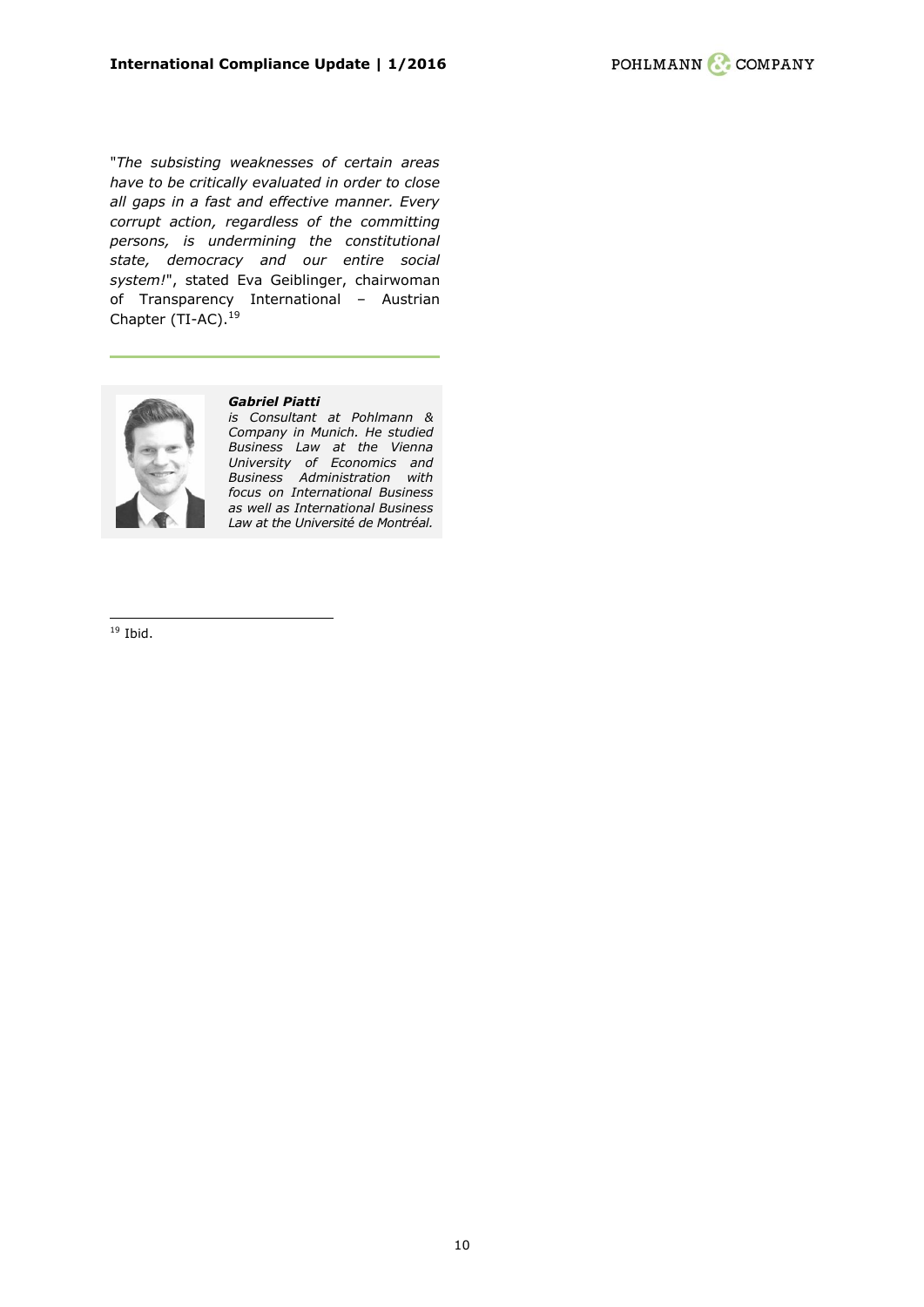#### **Preview**

# <span id="page-10-0"></span>**The Ease of European Iran-Sanctions and their Effects on Compliance**

*Andrea Hienzsch / Julia Kahlenberg*

- Business with Iran is booming.
- New Oppurtunities New Obligations.
- Please find more in the June issue of the magazine **comply**.

On March 15, 2016, the so-called Implementation Day, when the International Atomic Energy Agency (IAEA) confirmed Iran's implementation of first central steps of dismantling from the agreed nuclear phase-out programme "Joint Comprehensive Plan of Action" (JCPOA), the sanctions against Iran were significantly eased. The following lifting of numerous import and export embargoes and authorization requirements has created significant new market opportunities for a variety of German companies.

Experts now foresee Iran becoming the biggest Middle East market quite soon, regaining access to more than 150 billion USD which – until January – were frozen in foreign banks due to the trade embargo and may now be pumped into the modernization of its infrastructure and the reactivation of traditional industries.

Despite this euphoria caution is required. Even though certain legal transactions categorically forbidden in the past may generally be permitted again, they underfall a scaled system of extremely complex testing and authorization requirements. In any case sufficient time and ressources shall be set aside to comply with these requirements.

Thus everyone who wants to open up Iran as a new business destination, should do so in close coordination with the responsible legal and compliance organization and with special diligence. And with all the potential in the lifting of sanctions it should not be forgotten that Iran remains a heavily regulated market where the government and military still have the economy firmly under control and which in 2015 again was placed at the bottom end of the annual Transparency International Corruption Perception Index (TICPI)with rank 130 out of 168.

A further discourse on the impacts of the ease of sanctions as well as on the detailed obligations will be published in the June issue of **comply**<sup>1</sup> , which we would like to recommend warmly to our readers and clients.

- $1$  A free copy of the magazine can be ordered here: <http://www.comply-online.de/>



#### *[Andrea Hienzsch](http://pohlmann-company.com/de/berater/andrea-hienzsch)*

*is Associate at Pohlmann & Company in Munich. She was admitted to the bar in Germany in 2013. During her studies and her legal traineeship, she worked for several international law firms in Germany and in Washington D.C., USA.*

*[Julia Kahlenberg](http://www.pohlmann-company.com/de/berater/julia-kahlenberg)*

*is Attorney at Law and Principal at Pohlmann & Company in Munich. After employments in China, Vietnam and Hong Kong her area of responsibility includes all aspects of a Compliance Management System from risk prevention and investigation to remediation.*